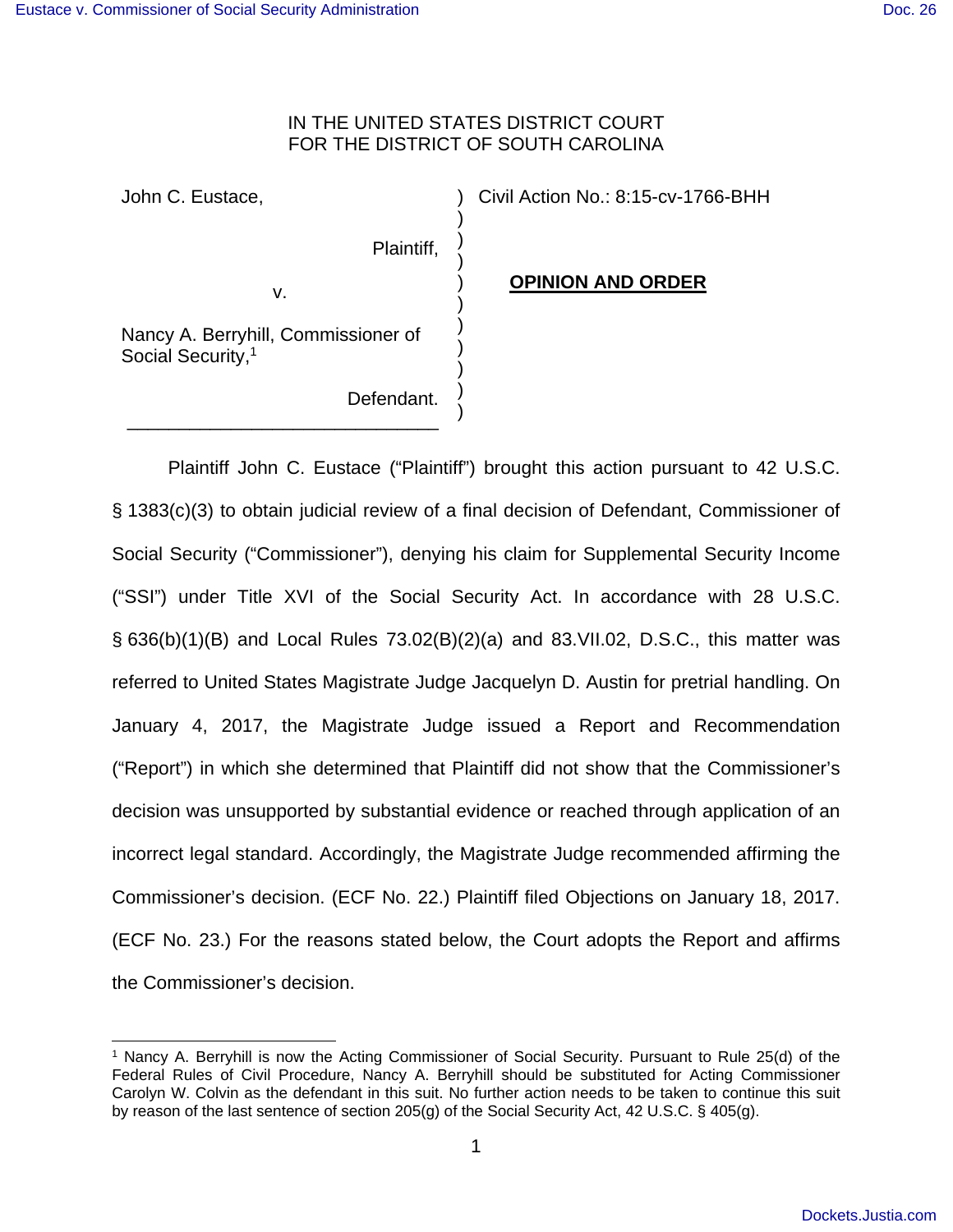#### **FACTUAL AND PROCEDURAL BACKGROUND**

 The Report and Recommendation sets forth in detail the relevant facts and standards of law on this matter, and the Court incorporates them and summarizes below in relevant part. Plaintiff, as a minor child, was found to be eligible for SSI benefits by Order dated September 6, 2002, due to depression and attention deficit hyperactivity disorder. (Tr. 48.) Plaintiff attained the age of 18 on September 30, 2010, and his claim was reevaluated as a childhood age 18 redetermination pursuant to sections 211 and 212 of Public Law 104-193. Plaintiff alleges continuing disability beyond the age of 18 due to major depressive disorder and attention deficit hyperactivity disorder. (ECF No. 18 at 2.) On the redetermination, it was determined that Plaintiff's condition had improved and he no longer had marked and/or severe functional limitations. (Tr. 51–54.) Consequently, disability was found to have ceased on May 3, 2011, and eligibility for benefits was terminated in July 2011. (Tr. 52.) A hearing was held before an Administrative Law Judge ("ALJ") who issued an unfavorable decision on December 12, 2013, finding Plaintiff was not disabled under the Act. The Appeals Council denied Plaintiff's request for review, making the ALJ's decision the final decision of the Commissioner. Plaintiff subsequently filed an action in this Court on April 23, 2015. (ECF No. 1.)

#### **REPORT AND RECOMMENDATION**

 The Magistrate Judge recommends affirming the ALJ's decision. The Magistrate Judge makes only a recommendation to this Court. The recommendation has no presumptive weight, and the responsibility to make a final determination remains with the Court. Mathews v. Weber, 423 U.S. 261 (1976). The Court is charged with making a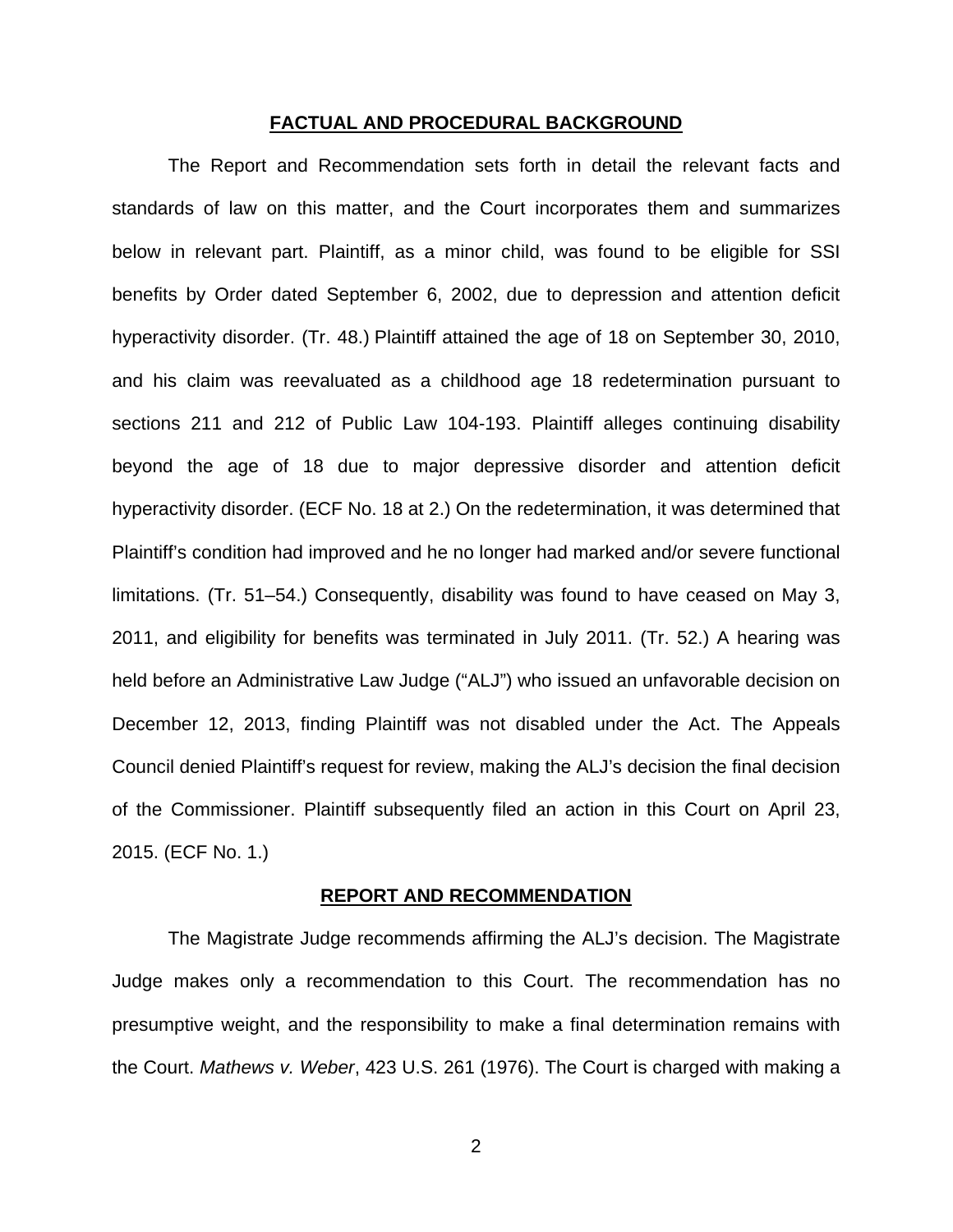de novo determination of those portions of the Report to which specific objection is made, and the Court may accept, reject, or modify, in whole or in part, the recommendation of the Magistrate Judge, or recommit the matter with instructions. 28 U.S.C. § 636(b)(1). "However, the Court is not required to review, under a de novo or any other standard, the factual or legal conclusions of the Magistrate Judge as to those portions of the report and recommendation to which no objections are addressed. While the level of scrutiny entailed by the Court's review of the Report thus depends on whether or not objections have been filed, in either case the Court is free, after review, to accept, reject, or modify any of the Magistrate Judge's findings or recommendations." Wallace v. Housing Auth. of the City of Columbia, 791 F. Supp. 137, 138 (D.S.C. 1992) (internal citations omitted).

### **STANDARD OF REVIEW**

 The role of the federal judiciary in the administrative scheme established by the Social Security Act is a limited one. Under 42 U.S.C. § 405(g), the Court may only review whether the Commissioner's decision is supported by substantial evidence and whether the correct law was applied. See 42 U.S.C. § 405(g) ("The findings of the Commissioner of Social Security as to any fact, if supported by substantial evidence, shall be conclusive . . . ."); Myers v. Califano, 611 F.2d 980, 982 (4th Cir. 1980). "Substantial evidence has been defined innumerable times as more than a scintilla, but less than preponderance." Thomas v. Celebrezze, 331 F.2d 541, 543 (4th Cir. 1964); see, e.g., Daniel v. Gardner, 404 F.2d 889 (4th Cir. 1968); Laws v. Celebrezze, 368 F.2d 640 (4th Cir. 1966); Tyler v. Weinberger, 409 F. Supp. 776 (E.D. Va. 1976). In order for a reviewing court to determine whether the Commissioner based a decision on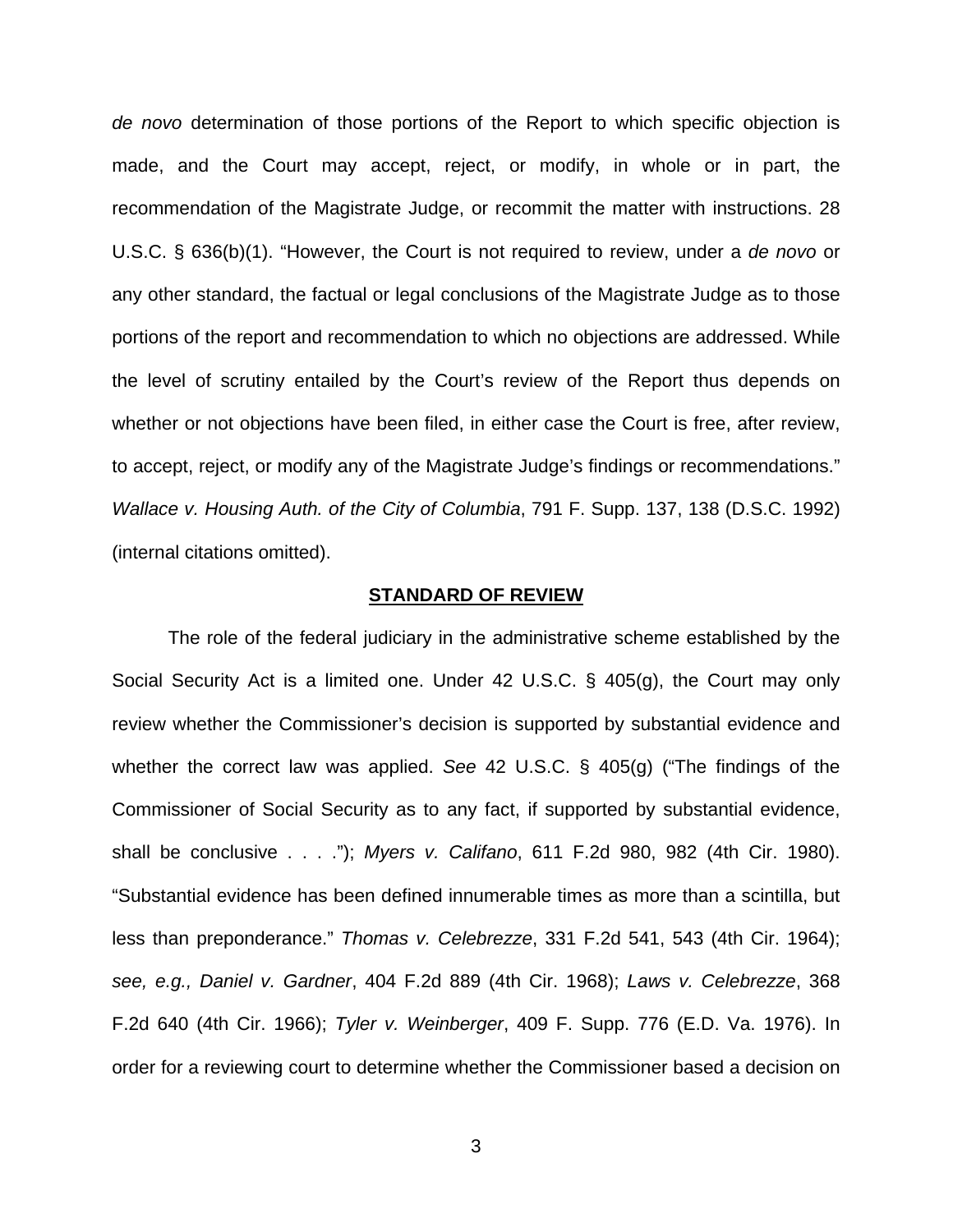substantial evidence, "the decision must include the reasons for the determination . . . ." Green v. Chater, 64 F.3d 657, 1995 WL 478032, \*2 (4th Cir. 1995) (citing Cook v. Heckler, 783 F.2d 1168, 1172 (4th Cir. 1986)). The statutorily mandated standard precludes a de novo review of the factual circumstances that substitutes the Court's findings for those of the Commissioner. See, e.g., Vitek v. Finch, 438 F.2d 1157 (4th Cir. 1971); Hicks v. Gardner, 393 F.2d 299 (4th Cir. 1968). Accordingly, "the court [must] uphold the [Commissioner's] decision even should the court disagree with such decision as long as it is supported by 'substantial evidence.'" Blalock v. Richardson, 483 F.2d 773, 775 (4th Cir. 1972). As noted by Judge Sobeloff in Flack v. Cohen, 413 F.2d 278 (4th Cir. 1969), "[f]rom this it does not follow, however, that the findings of the administrative agency are to be mechanically accepted. The statutorily granted right of review contemplates more than an uncritical rubber stamping of the administrative action." Id. at 279. "[T]he courts must not abdicate their responsibility to give careful scrutiny to the whole record to assure that there is a sound foundation for the [Commissioner's] findings, and that his conclusion is rational." Vitek, 438 F.2d at 1157- 58.

#### **DISCUSSION**

 Plaintiff filed objections to the Report and Recommendation on January 18, 2017. (ECF No. 23.) In his three and a half pages of objections, Plaintiff generally objects that the Magistrate Judge applied the wrong standard of review and improperly "rubber stamp[ed]" the ALJ's decision. (ECF No. 23 at 1–3.) He also objects that the Magistrate Judge referred to the ALJ as the wrong gender and misstated the gender of Plaintiff's romantic partner. (Id. at 2.)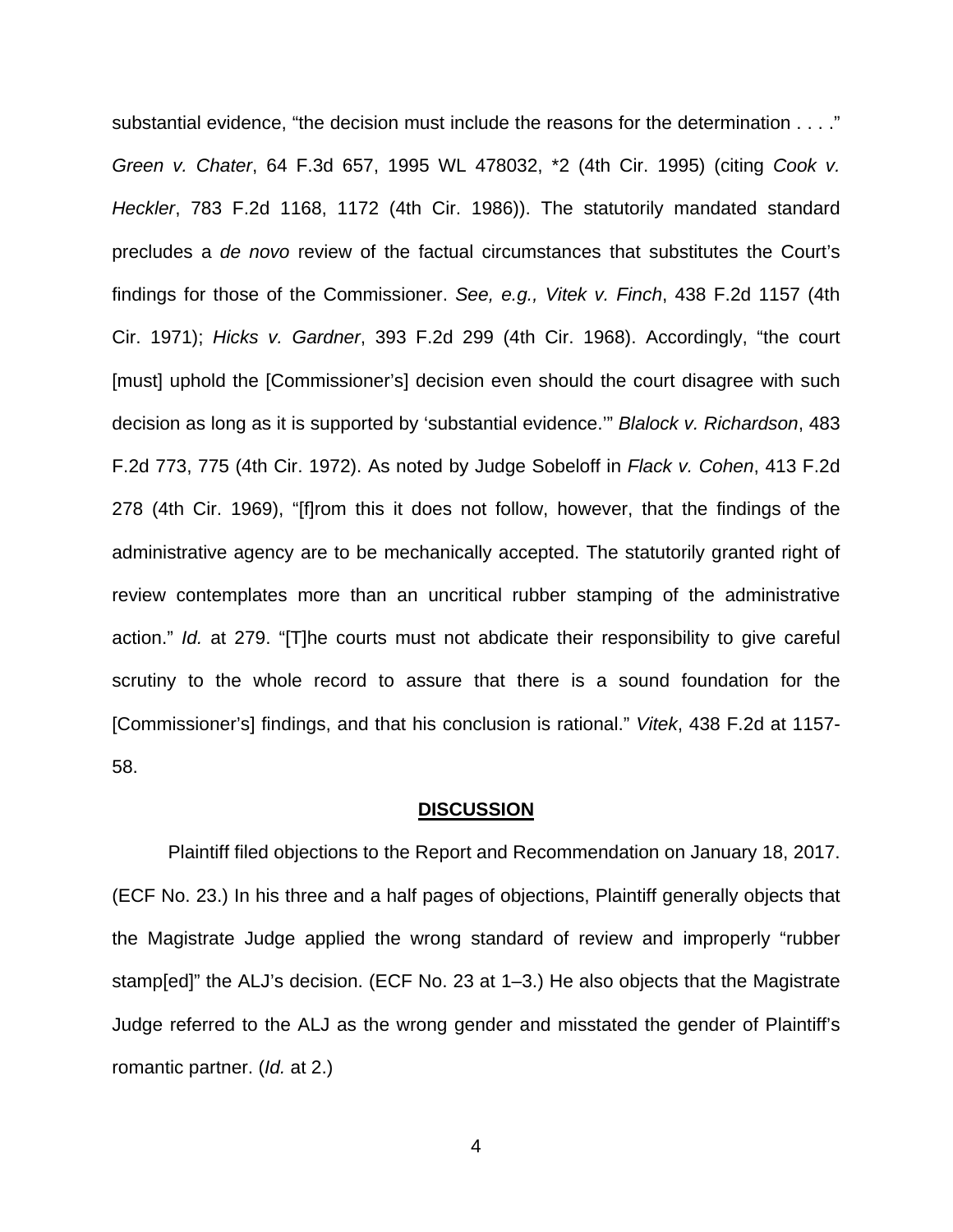Contrary to Plaintiff's assertions, the Magistrate Judge applied the correct standard of review—substantial evidence. (ECF No. 22 at 19–20.) As the Magistrate Judge correctly stated, under 42 U.S.C. § 405(g), a court's scope of review is limited to (1) whether the Commissioner's decision is supported by substantial evidence, and (2) whether the ultimate conclusions reached by the Commissioner are legally correct under controlling law. See Hays v. Sullivan, 907 F.2d 1453, 1456 (4th Cir. 1990); Richardson v. Califano, 574 F.2d 802, 803 (4th Cir. 1978); Myers, 611 F.2d at 982–83. If the record contains substantial evidence to support the Commissioner's decision, it is the Court's duty to affirm the decision.

Here, the Magistrate Judge painstakingly recounted the evidence considered by the ALJ, both the medical records and other evidence of record. She found that the ALJ "considered and discussed his evaluation of the medical evidence of record and clearly explained his consideration of the same." (ECF No. 22 at 25.) Noting that Plaintiff failed to point to any specific evidence of record that was excluded from consideration, the Magistrate Judge found that there was no basis to find the ALJ's decision was not supported by substantial evidence. (*Id.* at 25–26.) The Court agrees with the Magistrate Judge that the ALJ's decision is supported by substantial evidence. Indeed, the ALJ's decision is remarkably thorough and demonstrates a careful consideration and analysis of the evidence of record. Plaintiff's arguments to the contrary are unavailing.

For example, Plaintiff claims that the ALJ "took license with the actual evidence and contorted it to suit preconceived conclusions." (ECF No. 23 at 2–3.) Here, he cites the ALJ's finding that "the claimant participated in the school band without evidence of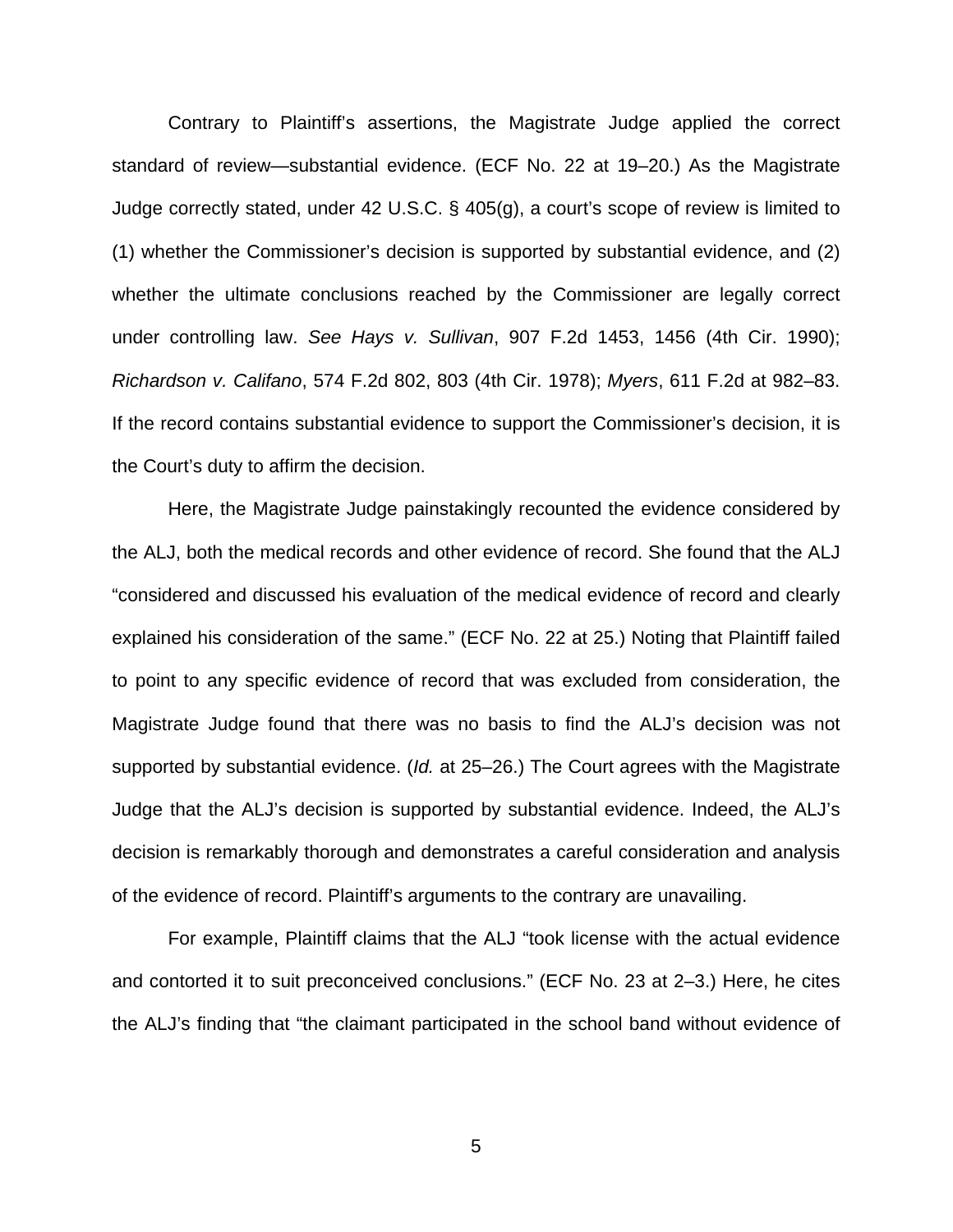difficulty dealing with others," (Tr. 29), and claims his testimony from the ALJ hearing contradicts this finding:

Q. You were in the band in school?

A. I was. . . .

Q. Any problems in the band?

A. I really enjoyed it but I didn't really keep up as well as the other people but eventually I was able to learn a piece and play with them but I would need help.

(Tr. 569.)

Plaintiff claims that his statement that he "would need help" is evidence of his difficulty dealing with others and claims the Magistrate Judge and ALJ erred in ignoring this testimony. (ECF No. 23 at 2.) The Court cannot see how the highlighted testimony evidences that Plaintiff has any difficulty dealing with others; rather, as the Commissioner contends, it only suggests "that he needed extra help to learn and play some pieces of music, help that most likely came from engaging with others." (ECF No. 24 at 2.) Even if another conclusion could conceivably be drawn, Plaintiff's argument essentially asks the Court to reweigh the evidence and come to its own conclusion. Such reweighing of the evidence is not within the province of this court. See Johnson v. Barnhart, 434 F.3d 650, 653 (4th Cir. 2005) (holding that a reviewing court should not undertake to reweigh conflicting evidence, make credibility determinations, or substitute its judgment for that of the ALJ).

Plaintiff also asserts that the "medical providers findings reports are replete with medical support documenting" Plaintiff's impairments and disabilities. (ECF No. 23 at 3– 4.) However, he fails to point to any specific evidence here that would undermine the ALJ's findings and provides no support for this assertion.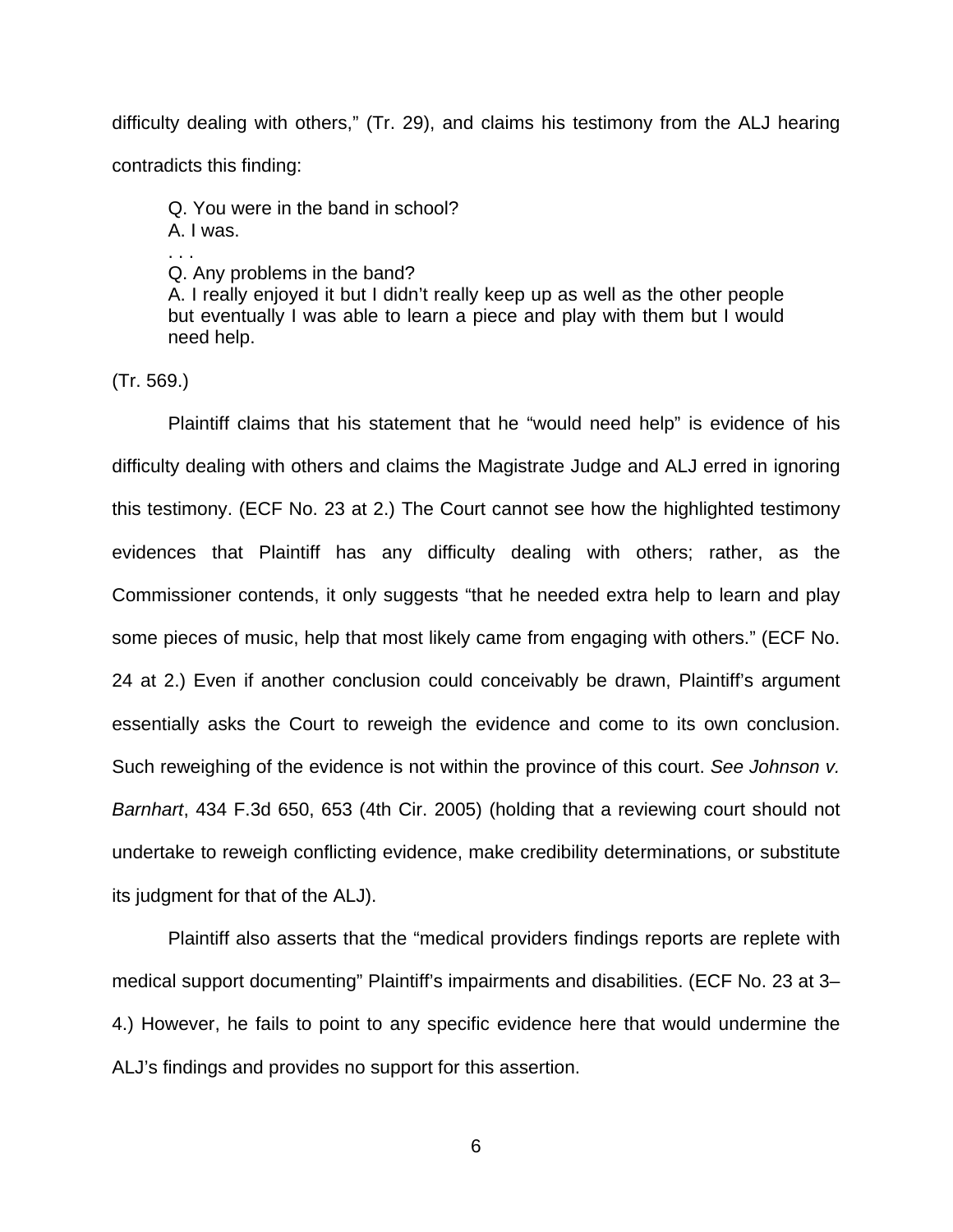As for Plaintiff's assertion that the Magistrate Judge referred to the ALJ using the wrong gender, the Court finds this was merely a scrivener's error that has no bearing on her conclusion that the ALJ's decision was supported by substantial evidence. The Magistrate Judge's comments regarding the gender of Plaintiff's romantic partner are similarly unimportant. Plaintiff asserts that while the Magistrate Judge stated that Plaintiff reported having a girlfriend, Plaintiff in fact had a boyfriend. (ECF No. 23 at 3.) Plaintiff claims this also evidences the ALJ's "contort[ion]" of the evidence, as he noted "Plaintiff said he had a girlfriend and went with her to the movies once." (Id.; Tr. 30.) As an initial matter, the record is not as clear on the gender of Plaintiff's significant other as Plaintiff suggests. Plaintiff's testimony suggests that he had a girlfriend. (Tr. 570–71.) Plaintiff's mother, on the other hand, stated that he had a boyfriend, not a girlfriend. (Tr. 581–82.) Regardless, Plaintiff fails to explain how the gender of Plaintiff's romantic partner affects the ALJ's findings or the Magistrate Judge's analysis.

In short, Plaintiff's brief and conclusory objections wholly fail to establish that the ALJ's decision was not supported by substantial evidence.

#### **CONCLUSION**

 The Court has carefully reviewed the record, including the findings of the ALJ and Plaintiff's objections to the Report and Recommendation. The Court concurs in the recommendation of the Magistrate Judge that substantial evidence in the record supports the decision of the Commissioner and thus adopts the Report and Recommendation, incorporating it herein by reference to the extent it is consistent with this order. The decision of the Commissioner is AFFIRMED.

#### **IT IS SO ORDERED.**